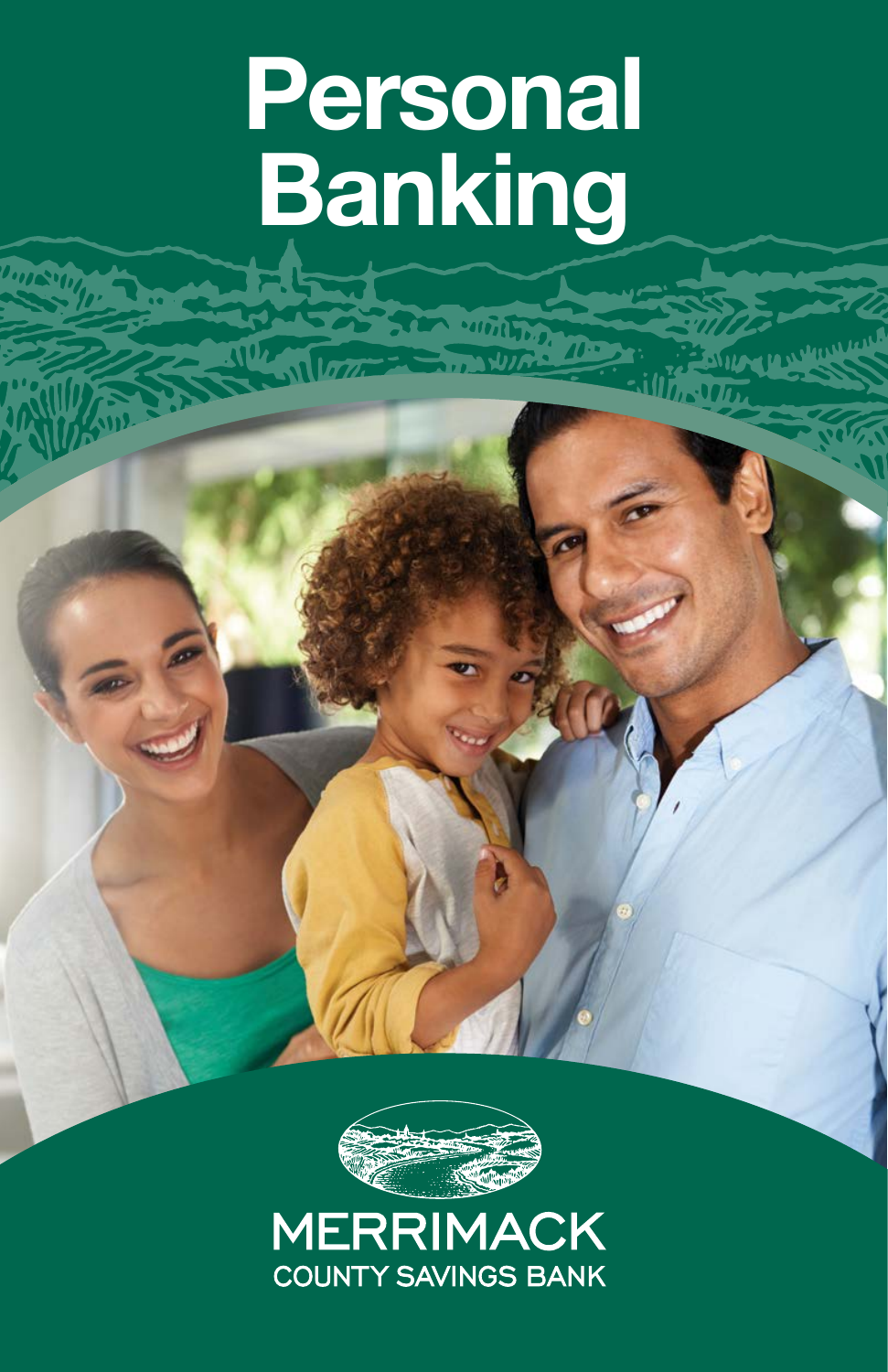

# **Banking Solutions for Real Life**

#### **Personal Checking Accounts\***

There are no "one size fits all" checking accounts at Merrimack County Savings Bank (the Merrimack). With four checking accounts to choose from, we're sure to have a checking account that makes sense for you.

#### **Premier Checking**

A benefits-rich loyalty account for customers with a combined deposit and loan balance of \$15,000 or greater, or who have an investment account relationship with our wealth management affiliate. Get complimentary checks, special discounts on loan products and exclusive access to our Premier Money Market.

#### **Senior Checking**

A special account designed for customers who are age 62 or older.

#### **Better Checking**

No account service fees plus earn interest on your checking account funds. What's better than that?

#### **Everyday Checking**

A basic no-fuss checking account with no account service fees.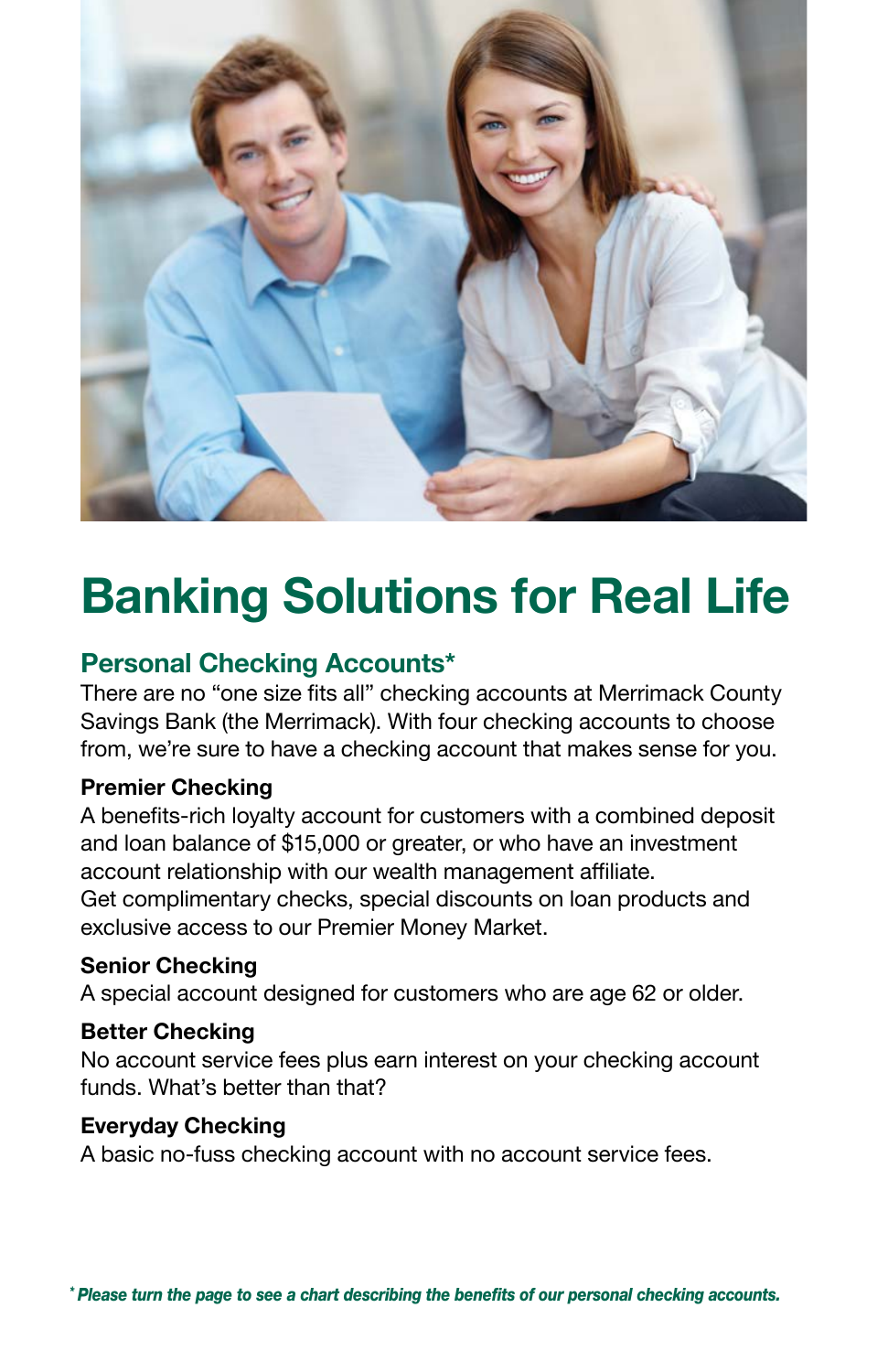### *Mutual Benefits* **Value Added Membership**

You can add *Mutual Benefits* to any personal checking account for a monthly fee. This unique discount program features over 60 benefits and services available through an easy-to-use website and mobile app. Choose the plan that best suits your lifestyle:



#### **Perks**

#### *\$3 per month with any personal checking account*

Receive cash back rewards for online shopping; health and wellness program discounts; savings at local and national restaurants and retailers; and discounted event, attraction and entertainment tickets nationwide.

#### **Perks & Protection**

#### *\$6 per month with any personal checking account*

All Perks benefits, plus identity theft prevention and restoration services; a full-service concierge travel suite, online travel booking and cash back rewards; consumer and purchase protection services; cellular care coverage; and family benefits such as discounted roadside assistance, automotive services, grocery coupons, student grant assistance and college care packages and wholesale club membership rebates.

#### **Premier Perks & Protection**

#### *\$9 per month with any personal checking account*

All Perks & Protection benefits, plus Ultimate ID® identity monitoring and notifications services including 3 bureau credit monitoring, instant credit alerts, credit score tracker, dark web monitoring, and a credential vault.

#### For a full list of benefits and features, please see the *Mutual Benefits* brochure or contact a Branch Services Representative.

Merrimack County Savings Bank has selected Generations Gold, Inc. (GenGold®), a fully independent third party service provider, to provide travel and other discounted services on an exclusive basis to *Mutual Benefits* members. All liabilities, claims, damages and demands are the direct responsibility of GenGold®, the provider. The Merrimack and GenGold<sup>®</sup> are not affiliated. Ultimate  $ID<sup>®</sup>$  requires email authentication by the member. Not all services available in all areas. GenGold® is not FDIC insured or an equal housing lender. Please see mymutualbenefits.com or call 855.378.3898 for complete program details.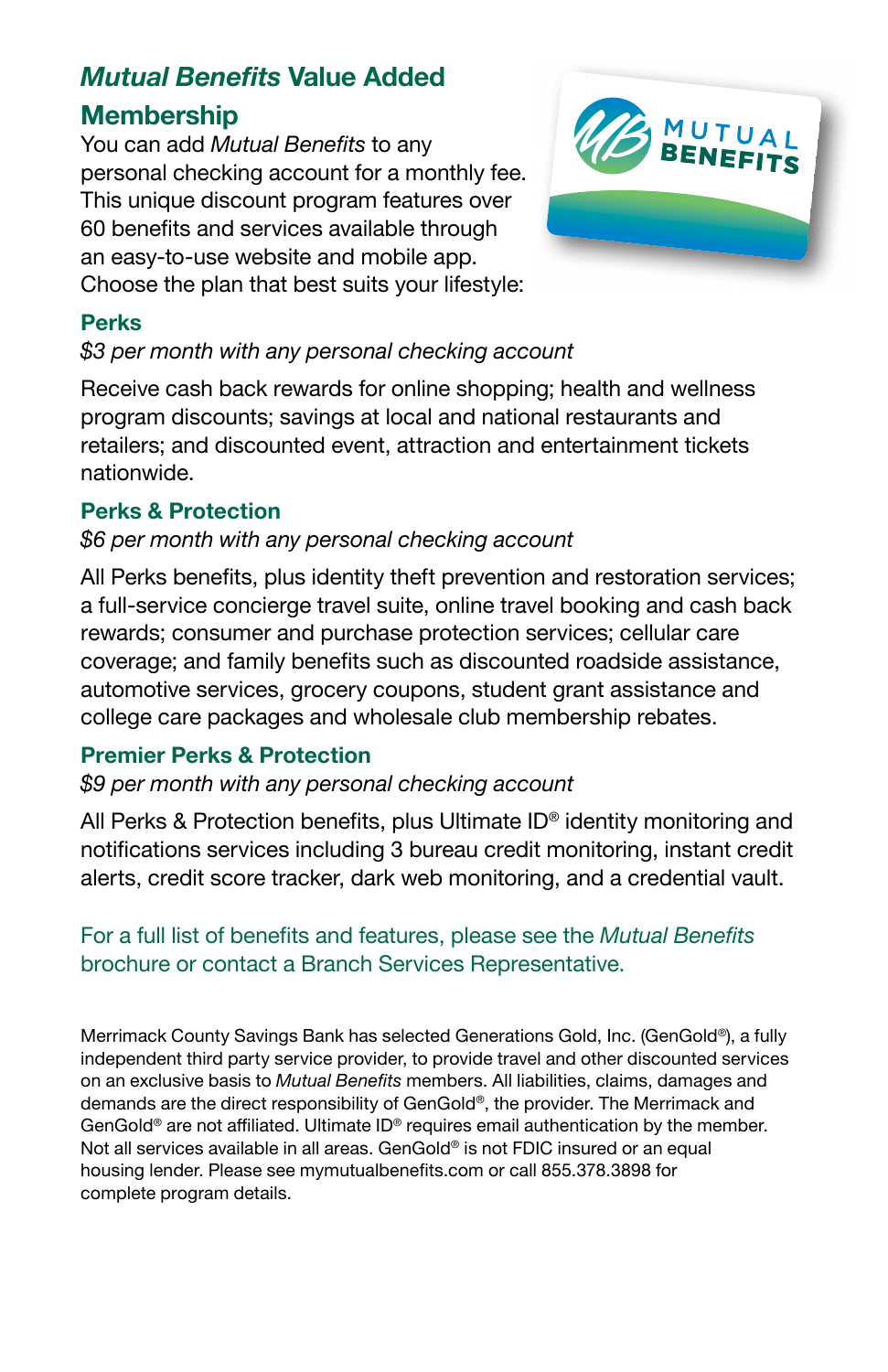# **Personal Checking Accounts**

**Answer the following questions to determine which account is the best fit for you. A low \$10 minimum deposit is required to open any personal checking account.**



1 Variable-rate account. At our discretion we may change the interest rates and annual percentage yields at any time without notice. Fees may reduce earnings. Interest will be compounded every month and credited to your account every month. The daily balance method is used to calculate the interest on your account. This method applies a daily periodic rate to the principal in the account each day. On non-cash deposits (checks, for example), interest will begin to accrue no later than the next business day. Rate sheet available at any office or online at themerrimack.com.

<sup>2</sup> Combined monthly balance consists of average collected monthly balance in all checking and savings accounts, ledger balance for CDs, and all outstanding balances on home equity lines or credit, home equity loans, installment loans and mortgages owned and/or serviced by the Merrimack.

# **Premier Checking**

- $\cdot$  Earn interest<sup>1</sup> on balances of \$500 and greater
- Monthly service charge of \$15 waived with  $$15,000^2$  combined loan and deposit account balance or a relationship with the Merrimack's wealth management affiliate.
- Free basic checks or 50% off all other check styles
- Access to Premier Money Market account
- Waiver of CheckReserve Line of Credit annual fee
- Discounted Consumer Loan Rates with Autopay<sup>4</sup>
- \$1,000 Courtesy Pay Limit<sup>3</sup>

## **Senior Checking**

- Earn interest<sup>1</sup> on balances of \$100 and greater
- No monthly service charge
- Free basic checks or 50% off all other check styles
- \$750 Courtesy Pay Limit<sup>3</sup>

# **Better Checking**

- $\cdot$  Earn interest<sup>1</sup> on balances of \$100 and greater
- No monthly service charge
- \$500 Courtesy Pay Limit<sup>3</sup>

# **Everyday Checking**

- No monthly service charge
- \$300 Courtesy Pay Limit<sup>3</sup>

<sup>3</sup> Overdrafts may be created by check, ACH, online banking transactions, phone transactions or other electronic means. Recurring debit card transactions (payments that are set up to pay automatically) such as an automatic draft from your health club or insurance company may continue to be covered by your overdraft service. You will be charged an Overdraft Item Fee of \$32.50 for each overdrawn item. Once an overdraft has occurred you are required to bring your account to a positive balance within 30 days. Whether your overdrafts will be paid is discretionary and we reserve the right not to pay. We do not typically pay overdrafts if your account is not in good standing. Courtesy pay is only available to accountholders 18 and older.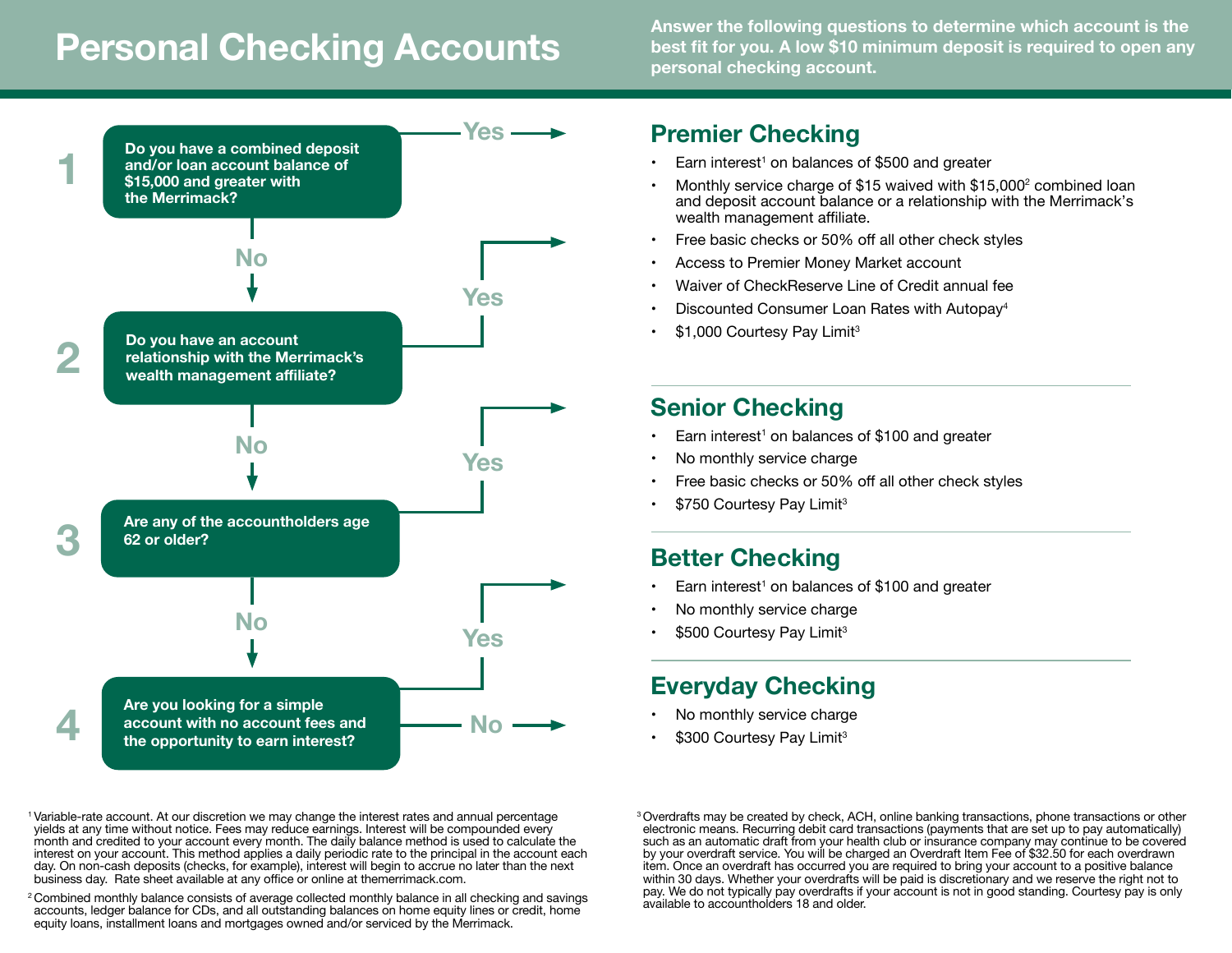#### **Personal Savings Accounts**

Your financial needs and goals are unique to you and your family. At Merrimack County Savings Bank, we take the time to understand your goals and offer a choice of savings programs to help you meet them. As your needs evolve, we'll be here to help you find the solution that will grow with you.

#### **Everyday Savings**

Build your savings all while having easy access to your funds. You'll earn tiered-interest on balances of \$100 and greater.

#### **Goal-Setter Savings**

Save a little each week or month for a special event, holiday or vacation, while earning interest and you'll easily reach your savings goal. Keeping your special event savings separate from your other savings makes it easier to track your progress. You choose how much and how often you want to save and it will be automatically transferred each period from the checking or savings account you designate.

#### **Youth Savings**

Getting your child into the habit of saving will have lifelong benefits. This account is an ideal choice for you and them! It's offered only to youth under age 18, has no monthly fee and earns interest on balances of \$1 and more.

#### **Money Markets**

Save for the future, make your money work harder for you, and still have easy access to your funds. You can earn competitive interest, and although there are some limitations, you can write checks and complete electronic transactions each month.

#### **Certificates of Deposit (CDs)**

A CD is a great way to save for the future – for taxes, college tuition or even the vacation of your dreams.

#### **IRAs**

Merrimack County Savings Bank offers you the control and direction you need for retirement planning with the security of working with a trusted, local bank. For more information please contact a Branch Services Representative at any of our locations or visit themerrimack.com.

#### **Health Savings Account**

With the ever-changing regulatory and financial environment surrounding health insurance, many businesses are opting to offer their employees High Deductible Health Care plans. The Merrimack can offer you an associated Health Savings Account (HSA) – an interest-earning account that you can use for qualified medical expenses.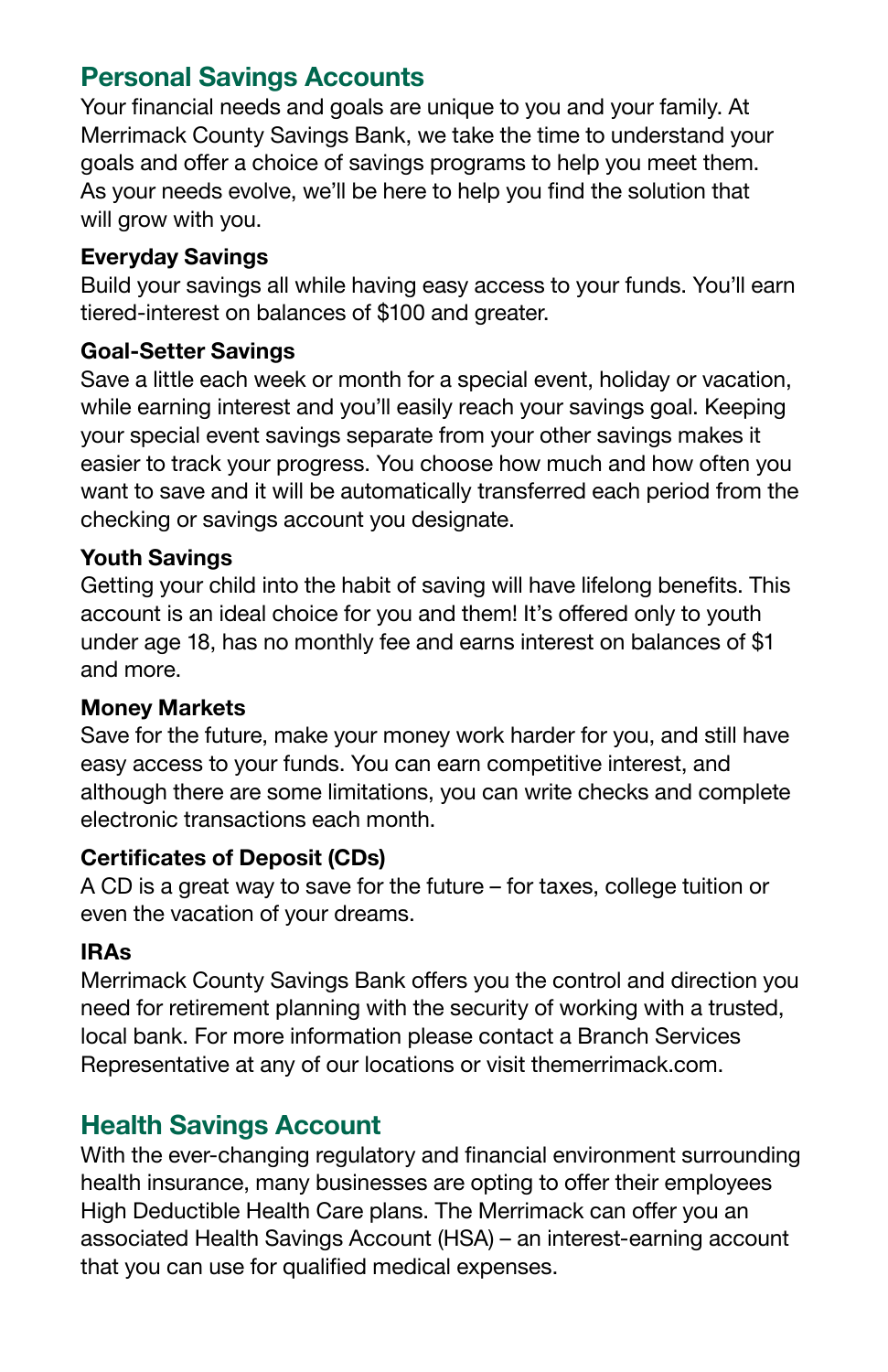#### **Convenience Services**

Regular business hours are so yesterday. Bank the way that is most convenient for you, any time! As a Merrimack personal checking customer, these services are available at no additional cost to you.

#### **Debit Card**

Conveniently access your funds anywhere Mastercard® is accepted with a Merrimack debit card. Add your card to your mobile wallet to make purchases right from your mobile device.

We monitor your card closely for suspicious activity and notify you right away if something seems out of the ordinary – and with Cardholder Controls, you can even temporarily suspend your card if you suspect your card has been lost or stolen.

#### **Online Banking**

When you use the Merrimack's online banking services, you can conduct your banking from just about anywhere. Check balances, transfer funds between your accounts at the Merrimack or to and from accounts you hold at other financial institutions, pay bills, set personalized savings GOALS, send money to anyone you know and trust and so much more! Visit themerrimack.com or download the Merrimack mobile app to get started.

#### **Mobile Banking**

Bank on the go with the Merrimack mobile app. Signing in is easy with TouchID and FaceID - and you can even deposit checks using the camera on your phone or tablet.

#### **eStatements**

Cut down on mail, not trees! Moving from paper statements to eStatements provides enhanced fraud protection while benefiting the environment.

#### **Telephone Banking**

Telephone Banking gives you 24-hour access to your accounts, as long as you have access to a phone. Check your balance, make transfers and access up to 6 months of account history – with the option to check recent deposits, withdrawals, or to find out if a certain check has cleared.

#### **Combined Statements**

Combined statements allow you to receive statements for all of your eligible accounts on the same day, whether you choose to receive them as eStatements or by mail.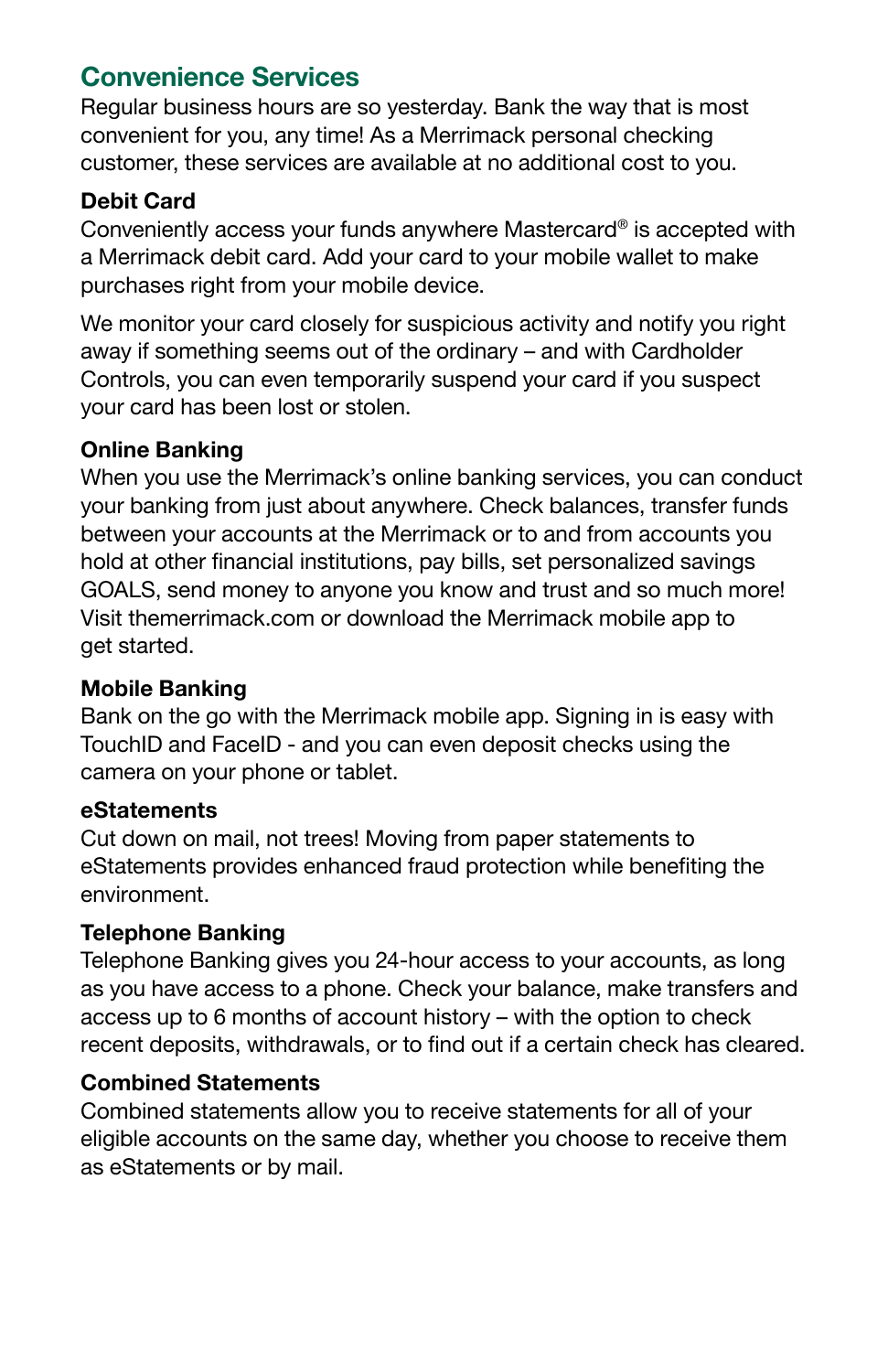#### **Expanded Branch Access**

Thanks to our partnerships with Meredith Village Savings Bank (MVSB) and Savings Bank of Walpole (SBW), you can also perform everyday banking transactions at any of MVSB's or SBW's branch offices. Make deposits, cash checks, make loan payments and transfer money from one bank to the other. Visit mvsb.com and walpolebank.com for a full list of Meredith and SBW locations.

#### **Surcharge-Free ATMs**

#### **Merrimack County Savings Bank ATMs**

The Merrimack has ATMs at most offices as well as free standing ATMs throughout the state. Visit themerrimack.com for the most current list of ATM locations.

#### **Meredith Village Savings Bank and Savings Bank of Walpole ATMs**

Also, you can use ATMs at our sister banks for no additional charge! Visit mvsb.com or walpolebank.com for the most current list of ATM locations.

#### **SUM Network**

We're also proud to be part of the SUM Network of surcharge-free ATMs. Visit sum-atm.com for the most current ATM locations.

#### **\$5 Allowance**

We provide an allowance of \$5 on your checking account. As long as your account is not overdrawn by more than \$5 on any given day, we won't charge you an overdraft fee. This service is automatic for all customers of the Merrimack in good standing without additional action on the customer's part.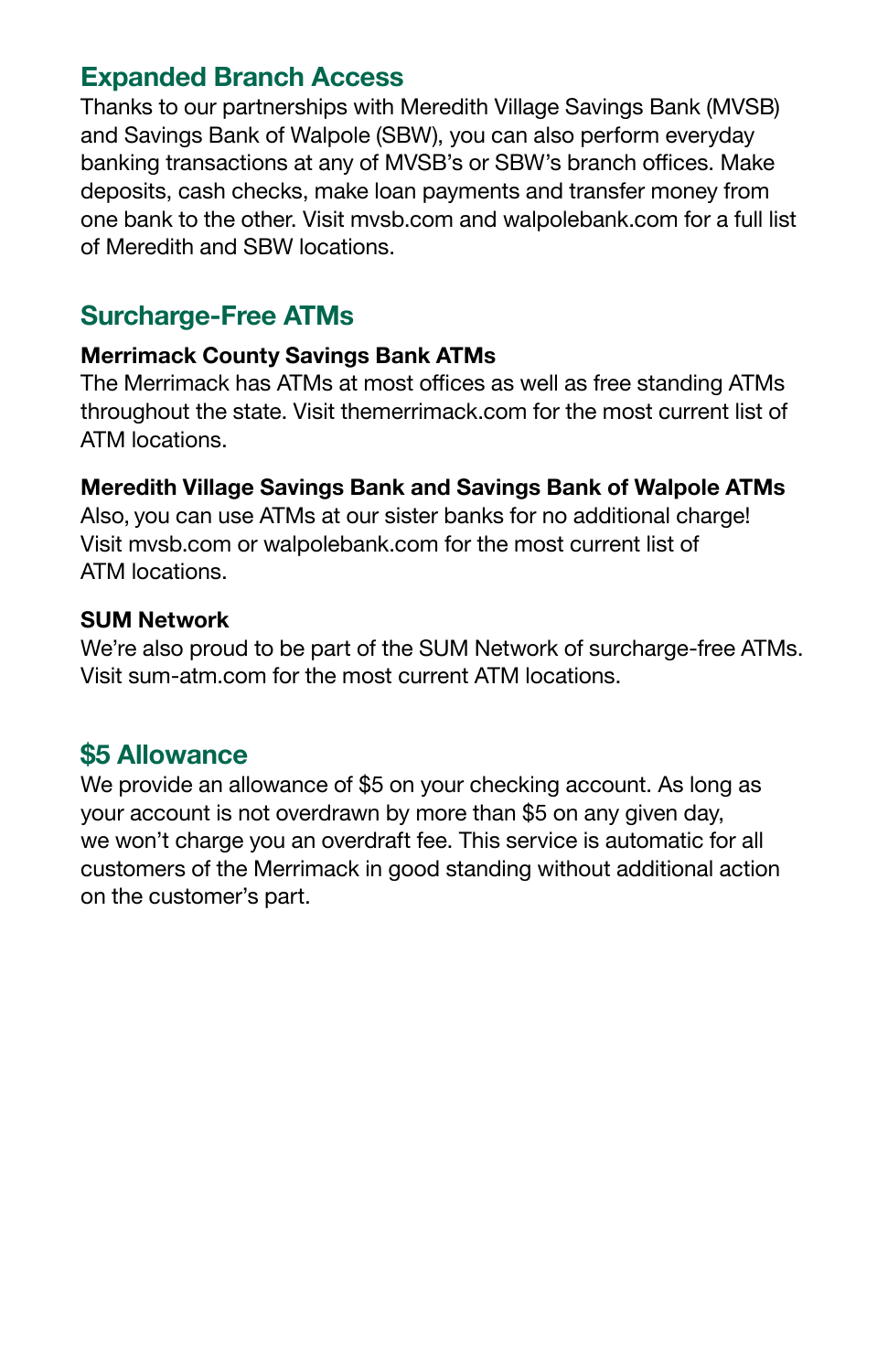#### **Lending**

Whether you're building or buying a home, purchasing a new vehicle, or if you just want to have funds available when you need them, our knowledgeable lending teams can help make your dreams reality. We provide a wide variety of home and personal financing options coupled with competitive rates and the personalized assistance to guide you through the process. When you're ready to discuss your financing needs, stop by, give us a call or apply online.

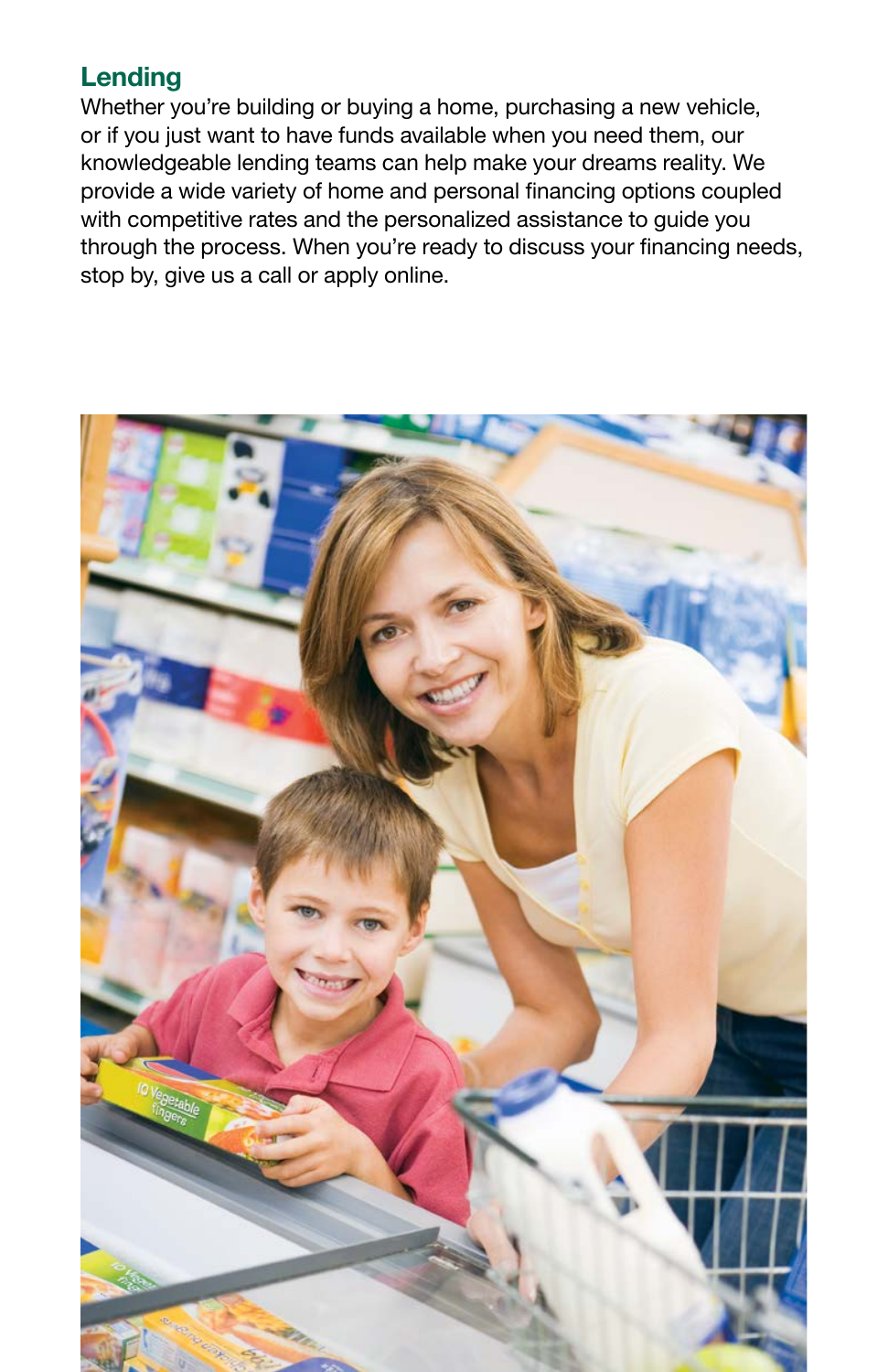#### **Programs for Accidental Overdrafts**

At times, unanticipated expenses or unforeseen problems can leave you with too little cash in your checking account. Having a check returned due to insufficient funds can be costly and inconvenient.

At Merrimack County Savings Bank, we encourage you to manage your finances responsibly. However, we have several options that can save you from additional merchant fees and possible damage to your credit history that may result if a check is returned.

#### **Transfer Account Protection**

We will withdraw funds from another Merrimack checking or savings account to cover an overdraft on a checking account. Customers must apply for the Transfer Account Protection Program, and fees apply.

#### **CheckReserve Overdraft Line of Credit**

The CheckReserve Overdraft Line of Credit allows qualifying customers access to a pre-approved line of credit in \$100 increments that are automatically transferred into their checking account. Customers must apply for this program and fees apply.

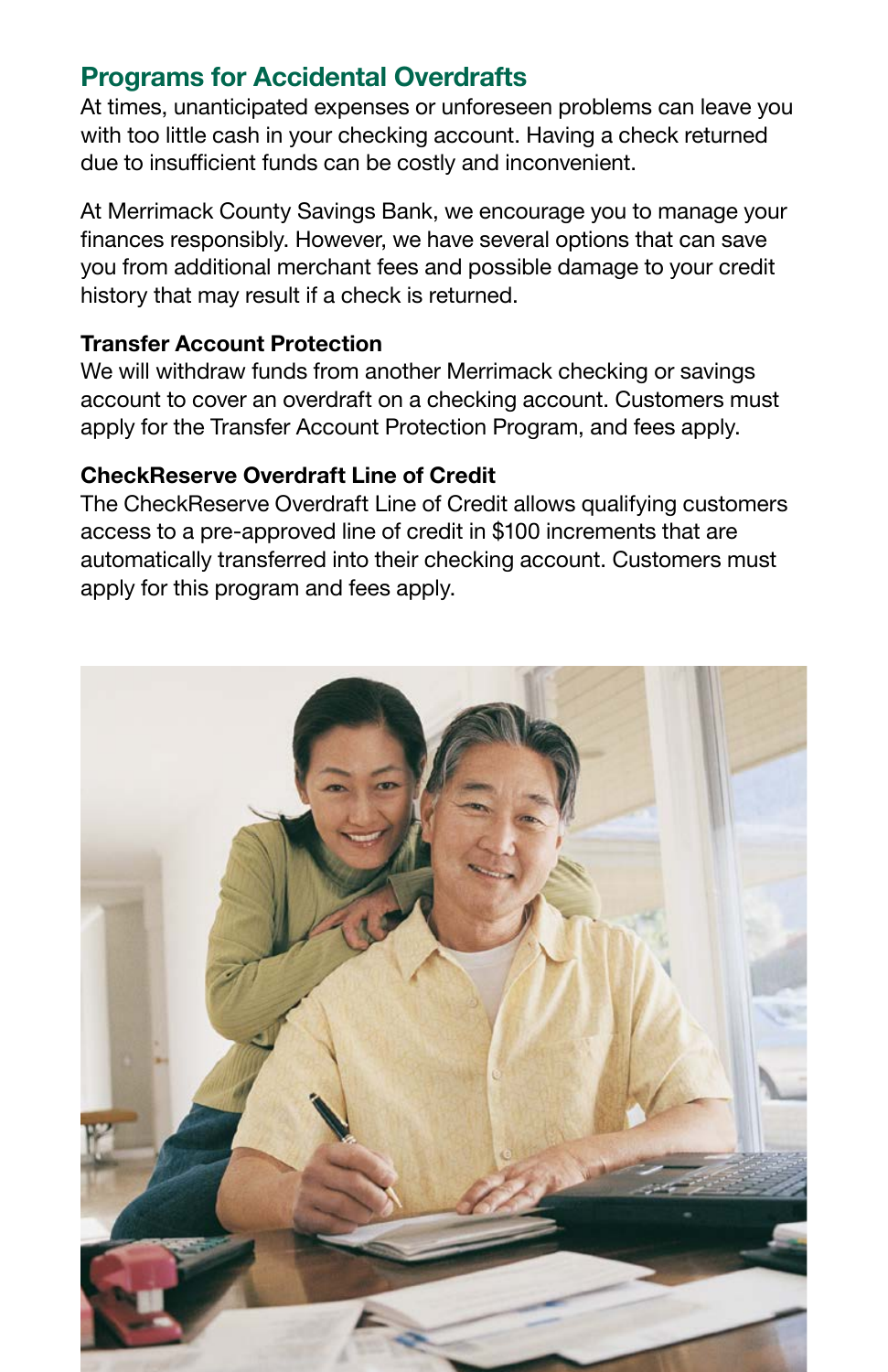#### **Courtesy Pay**

Courtesy Pay provides a safety net up to a pre-determined overdraft limit under certain conditions. This service is automatic for checks and other transactions made using your checking account for automatic bill payment and recurring debit card payments.

Also, at your request, we may authorize and pay overdrafts created by everyday debit or ATM transactions.

You may also opt out of Courtesy Pay altogether.

It is important to note that with this service, an Overdraft Item Fee may be imposed for each overdraft that results in a negative balance. An Overdraft Item Fee of \$32.50 may be charged for covering overdrafts that result in a negative balance at the end of the day. Overdrafts may be created by check, ACH, online banking transactions, phone transactions or other electronic means.

Recurring debit card transactions (payments that are set up to bill and pay automatically) such as automatic draft from your health club or insurance company, may continue to be covered by your overdraft service. Once an overdraft has occurred you are required to bring your account to a positive balance within 30 days. We reserve the right not to pay if your account is not in good standing.